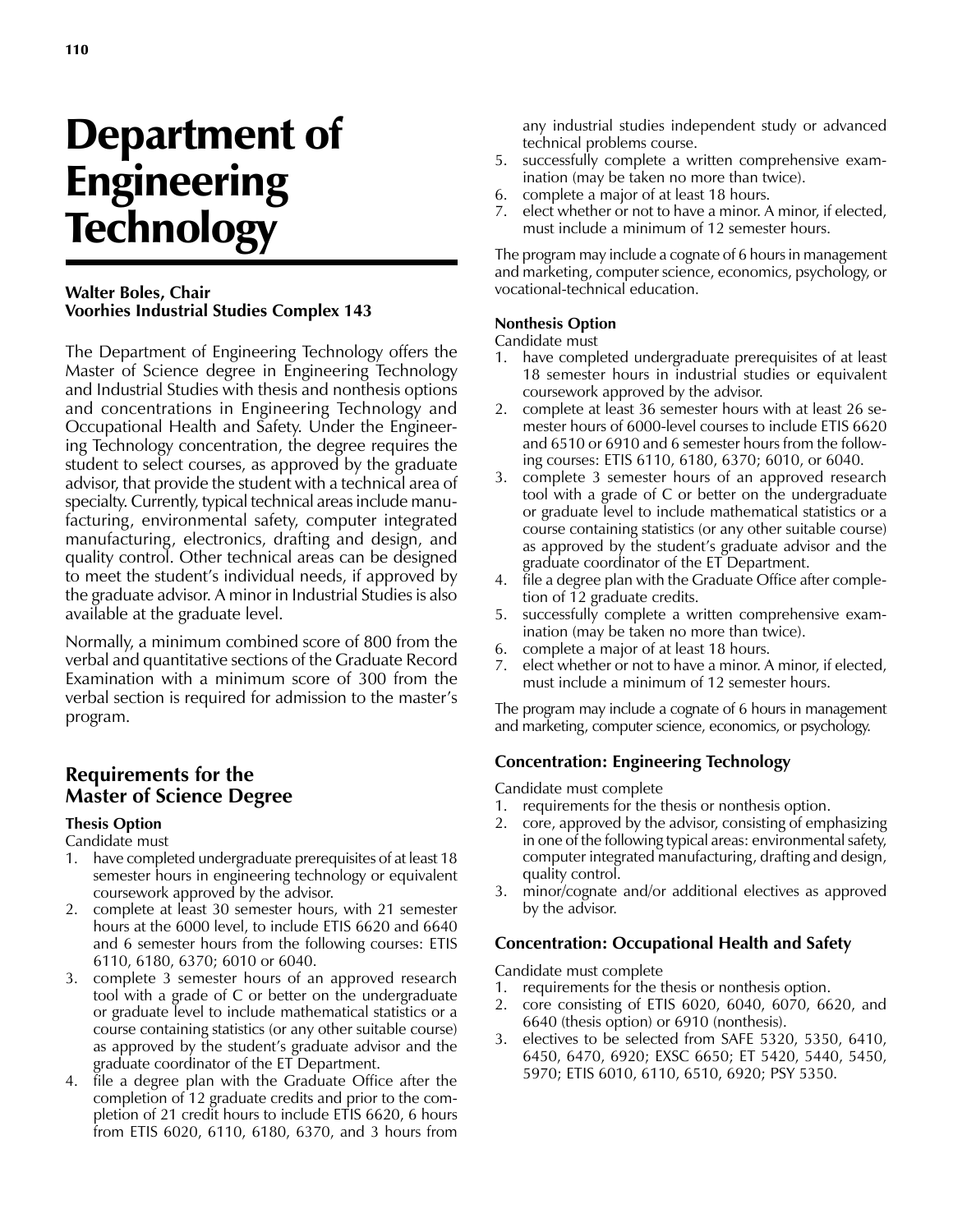# **Courses in Engineering Technology and Industrial Studies [ETIS]**

- **6010 Safety Planning.** Three credits. Advanced study of planning in occupational safety and health management, including program planning and development methods and techniques as well as various systems approaches to hazard control.
- **6020 Safety Technology and Engineering.** Three credits. Advanced study of the technical components of occupational workplace hazards, hazards analysis, workplace design, current regulatory requirements, engineering techniques for hazard control, personal protective systems, equipment and techniques. Includes a practical application problem of hazard analysis and control.
- **6040 Occupational and Environmental Hygiene.** Three credits. An advanced quantitative study of occupational and environmental health principles, practices, and sampling techniques as required by either consensus or regulatory standards and their specific protocols to protect both workers and the public.
- **6070 Anthropometric Factors in Accident Prevention.** Three credits. The necessity and desirability of a thorough consideration of anthropometric factors when designing facilities and equipment and recognition of those factors most prevalent in accidents.
- **6110 Designing for Economical Production.** Three credits. Factors determining the acceptability of a product from a producibility point of view. Includes an analysis of function and cost, relative machining cost, material cost, manufacturing method, cost of tolerances, and surface finishes for the selected manufacturing methods.
- **6180 Seminar in Industrial Quality Developments.** Three credits. Review of current quality control practices. Investigation of new concepts and literature in the discipline. Examinations of vendor/ customer relationships in quality.
- **6190 Six Sigma.** Three credits. Prerequisite: MATH 1530 or equivalent or consent of instructor. The Six Sigma methodology is defined as a comprehensive and flexible system for achieving, sustaining, and maximizing business success. Through class instruction, simulations, and hands-on projects, students will be able to identify and focus on customers' critical-to-quality (CTQ) characteristics and solve problems using the define, measure, analyze, improve, and control (DMAIC) process and its associated tools. A Green Belt certification will be awarded upon successful completion of an industry/business Green Belt project.
- **6230 Advanced Technical Drafting.** Three credits. Current trends and techniques such as using computers to solve design problems and the use of group suggestions (brainstorming) in solving design problems.
- **6240 Advanced Technical Problems in Metal.** Three credits. In-depth insight into the use of metal in industry. Emphasis on industrial research and development techniques and their application in industry.
- **6260 Advanced Technical Problems in Electricity/Electronics.** Three credits. In-depth insight into the practical applications of electronic theory. Students required to design and develop electrical/electronic applications of an advanced nature.
- **6370 Computer-Integrated Design and Manufacturing.** Three credits. Prerequisite: ET 4590/5590 or consent of instructor. Applications of computer-integrated manufacturing. Current techniques of

design for manufacturing and the integration into information flow, organization, product design, and software applications.

- **6510/ 6520 Advanced Topics in Technology.** Three credits each. Independent investigation and report of current problems of particular interest to individual students directed by department faculty members.
- **6620 Methods of Research.** Three credits. Introduces Master of Science students to scholarly research principles and to thesis formats for research reporting. A problem is researched and written up in thesis proposal format.
- **6640 Thesis Research.** One to six credits. Prerequisite: ETIS 6620. Selection of a research problem, review of pertinent literature, collection and analysis of data, and composition of thesis. Once enrolled, student should register for at least one credit hour of master's research each semester until completion. S/U grading.
- **6650 Embedded Microprocessor Design.** Three credits. Prerequisite ET 4660 or consent of instructor. Topics include basics of embedded microprocessor systems, introduction to field programmable gate arrays (FPGA), integrated software environment (ISE), embedded development kit (EDK) CAD software, and the architecture and features of the MicroBlaze soft-core. Two hours lecture and three hours laboratory.
- **6710 Current and Future Trends in Engineering and Technology.**  Three credits. Prerequisite: Graduate standing. The latest advancements and practices in various engineering and technology fields. Selected topics may include computers and electronics, networking and telecommunication, instrumentation, lasers,

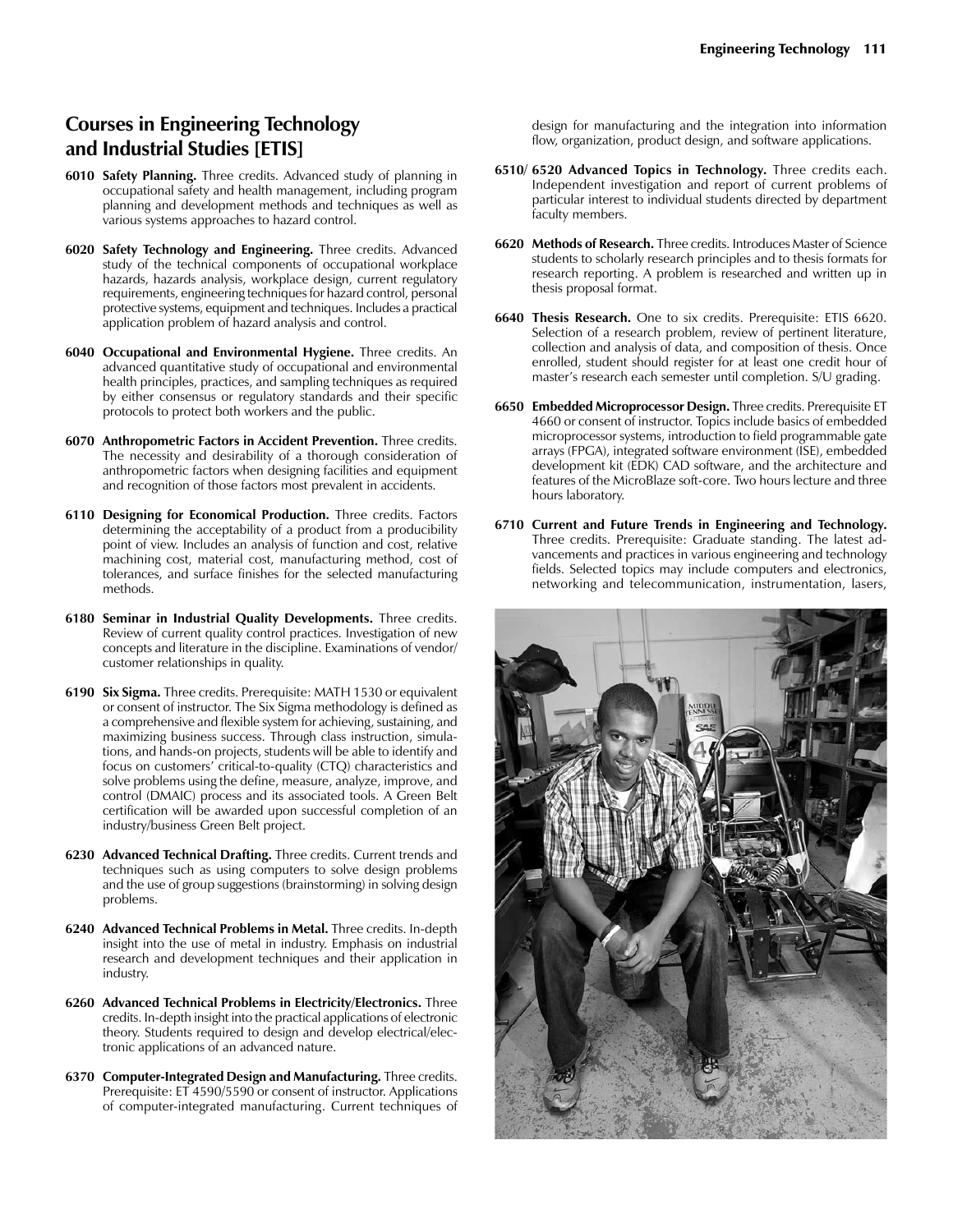automation and robotics, manufacturing and rapid prototyping, bioengineering and biotechnology, and renewable energy sources. Takes a student-centered, hands-on learning approach and focuses on understanding new technologies and how technology is used in the industry. Research projects will provide appropriate experience and accommodate individual's interest.

- **6910/ 6920 Problems in Engineering Technology.** Three credits each. Independent investigation and report of a problem in engineering technology. Designed to meet the particular needs of the students; pursued under the direction of a department faculty member.
- **6999 Comprehensive Examination and Preparation.** One credit. Open only to students who are not enrolled in any other graduate course and who will take the master's comprehensive examination during the term. Student must contact graduate advisor during the first two weeks of the term for specifics regarding the details of this comprehensive examination preparatory course. Credit may not be applied to degree requirements.

# **Courses in Engineering Technology [ET]**

- **5220 Advanced Metalwork.** Three credits. Techniques, equipment and procedures, advantages and disadvantages of current metal-casting processes used in industry. Laboratory exercises in sand molding and casting, the full mold process, investment casting, and permanent mold casting including pattern design and construction, mold making, metal melting and handling. Guest lecturer(s). Plant tour(s). Two hours lecture and three hours laboratory.
- **5230 Advanced Machine Tool Technology.** Three credits. Taper turning, boring and thread chasing, and calculations of screw threads and other operations. Gear terminology and calculations, practice gear cutting on the milling machine, use of index head. Two hours lecture and three hours laboratory.
- **5280 Computer-Aided Manufacturing: Numerical Control (NC).** Three credits. Role of NC in today's manufacturing environment; machines and machine control systems of a typical installation; justification. Emphasis on writing and debugging programs for a three-axis milling machine and a two-axis turning machine utilizing CNC and computer-aided part programming. For those with little or no experience with NC or those seeking to broaden their knowledge of NC. Two hours lecture and three hours laboratory.
- **5330 Advanced Computer-Aided Drafting.** Two credits. Prerequisite: ET 3360 or CMT 3320. Interactive computer drafting and design using advanced AutoCAD software and add-ons. Primarily for students who want to increase their capabilities using CAD software and hardware. One hour lecture and three hours laboratory.
- **5340 Design of Machine Elements.** Three credits. Analytical design methods of machine elements. Stress analysis, working stress, combined stresses, failure theories, fatigue failure. Design techniques for shafts, fasteners, gears, bearings, and belt and chain drives. Includes a design project. Lecture.
- **5360 Computer-Assisted Drafting/Design II.** Three credits. Prerequisites: ET 2310 or CMT 3320. Utilizes AutoCAD software to develop skills in the creation and analysis of mechanical and architectural solid models for design and production purposes. Includes the use of shading and rendering to enhance three-dimensional model display and the extraction of two-dimensional engineering drawings. Two hours lecture and three hours laboratory.
- **5370 Tool Design.** Three credits. Design of tools, fixtures, gauges, and dies. Translates product drawing specifications to tooling concepts. Utilizes computer drafting. Two hours lecture and three hours laboratory.
- **5420 Industrial Safety.** Three credits. Safety and health problems in the manufacturing, construction, and utilities industries, including pertinent laws, codes, regulations, standards, and liability considerations. Organizational and administrative principles and practices for safety engineering, accident investigation and recording, safety education, and safety enforcement.
- **5440 Fire Safety.** Three credits. Possible prevention activities, fire hazards and their causes, and fire inspection techniques.
- **5450 Industrial Hygiene.** Three credits. Safety and health education training and investigation activities and how they are related to overall environmental safety.
- **5590 Manufacturing Automation Systems.** Three credits. Provides technical, human, and business aspects of modern automation systems. Includes automation controls, levels of control and major components/subsystems, object-based software components, intelligent actuators and sensors, emerging trends, flexible manufacturing systems (FMS), computer integrated manufacturing (CIM), industrial systems and supply chain applications, organizational approaches, and automation justification.
- **5600 Programmable Logic Controllers.** Two credits. Introduces programmable logic controllers (PLCs). Selection, operation, and troubleshooting. Ladder diagrams and programming of PLCs emphasized. One hour lecture and three hours laboratory.
- **5610 Instrumentation and Controls.** Three credits. Devices and techniques used in the measurement of physical parameters. Consideration of accurates and sources of error, identification of typical measurements, sensors and transducers, control stability, and response. Two hours lecture and three hours laboratory.
- **5630 Local Area Networks.** Three credits. Foundation and experience to understand the design, implementation, and management strategies of local area networks (LAN). Data communications standards and protocol fundamentals included. Lecture, laboratory activities, and a LAN design requirement. Two hours lecture and three hours laboratory.
- **5640 Industrial Electricity.** Three credits. AC power theory and circuits for industrial applications, polyphase systems, power factor correction, and transformers. Theory, applications, and selection of motors and generators. Control subsystems with emphasis on power electronics. Two hours lecture and three hours laboratory.
- **5650 Introduction to Microprocessors.** Three credits. Prerequisite: ET 3620. Introductory course in microprocessor-based systems and their related components. Machine language programming extensively used to solve problems and to demonstrate the relationship of the microprocessor to its supporting peripherals. Basic microcomputer architecture also emphasized. Two hours lecture and three hours laboratory.
- **5660 Microprocessor Interfacing.** Three credits. Analog and digital conversion devices and their related systems. Introduction to individual subsystems; A/D and D/A data conversion. Organization and design of individual digital systems emphasized. Includes data transfer, conversion, storage, input and output with principal focus on systems external to computer systems. Two hours lecture and three hours laboratory.
- **5670 Microprocessor Design.** Three credits. Advanced course in design and application of microprocessor-based microcomputers for measurement and control systems. In-depth analysis of software and hardware in the design process. Design, develop, and test an operating system for a microprocessor-based computer. Two hours lecture and three hours laboratory.